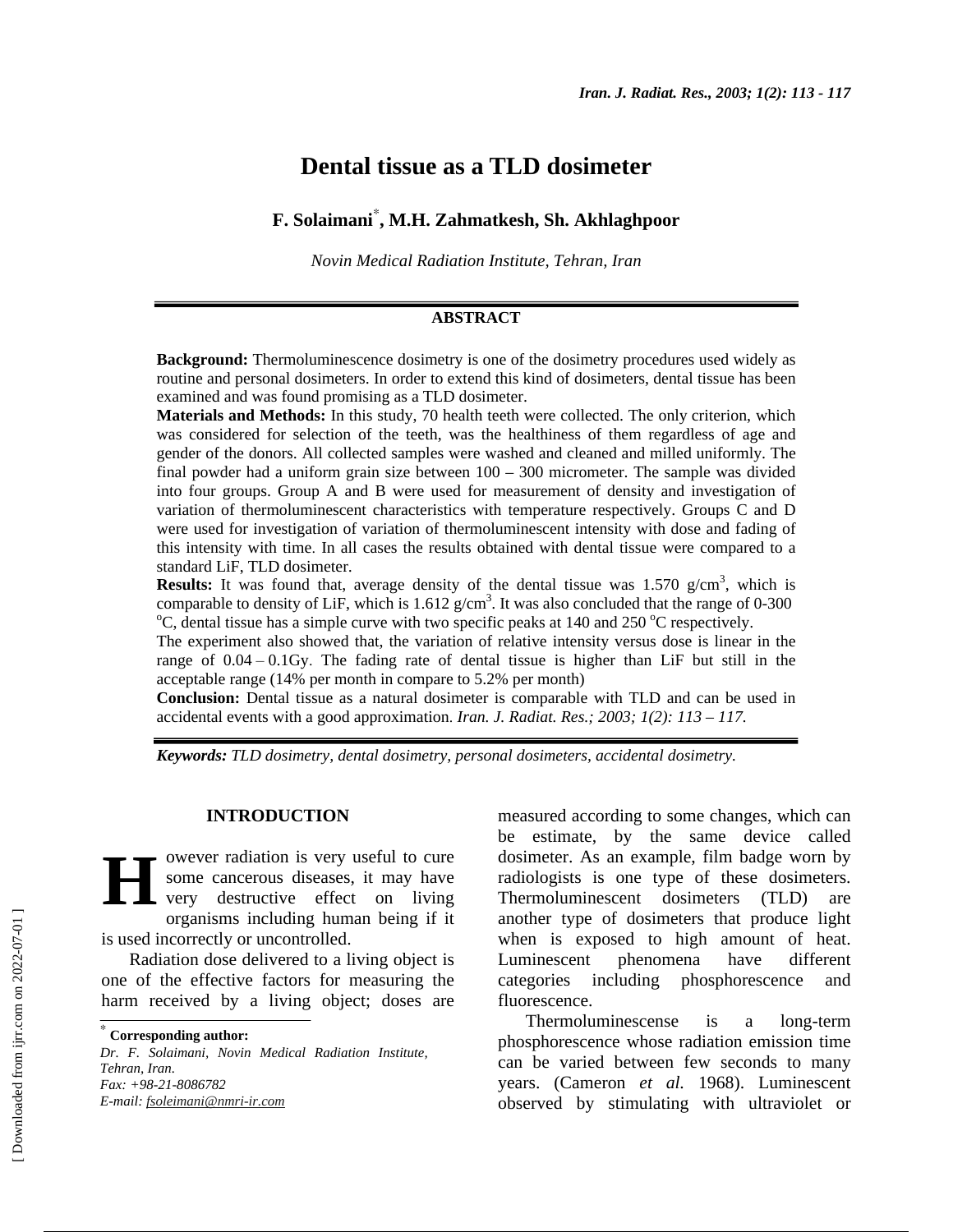ionizing photons is called radio thermoluminescent or TL.

TLD dosimeters usually are made of Lithium Fluoride (LiF), which have been used widely for their high sensitivity, good resolution, acceptable fading, good reproducibility and enough linearity of response. Some TLD materials can be found naturally (Such as Calcium Fluoride  $(CaF<sub>2</sub>)$  or can be constructed artificially. TLD properties are also observed in fish scale, bone, dental enamel tissue some hard organic material and organic metals (Cameron *et al*. 1968).

#### **MATERIALS AND METHODS**

Seventy human permanent teeth were collected disregarding without considering being the characteristics of their owners. The only criteria was their healthiness and free from decay. All collected teeth were from Tehran dentistories and were put into a 10% formalin solution after extraction.

All samples were scaled with a Hu-Friedy U15-30 scaling instrument and washed with water. The cleaned teeth were left in distilled water and then dried with air compress. The crown of the teeth was detached with a fraiser and tourbin and a miniunit, all from Diatech Company-Switzerland.

A Phillips mill unit powdered tooth crown with grain size from 100 to 300  $\mu$ *m*. The powder was divided to 73 samples and four groups called A, B, C and D. The weight of each sample in groups B, C and D were  $0.39$  gram  $\pm$  0.0001. To compare the results with standard TLD, a few standard LiF TLD samples from Harshow-U.S.A were used in different stages. The reasons that 0.39 gr weight was selected are that standard weight of LiF sample is 0.39 gr and TLD reader is also calibrated with these samples.

TLD reader, which was used, is a Harshow 4000-from U.S.A.

All samples were irradiated with a Theratron 780 C cobalt 60 unit, from Canada.

Most important properties of dental thermoluminescent were evaluated in four groups as follows:

Group A, determination of density (nine samples).

Group B, producing the glow curve of dental tissue with one sample.

Group C, producing dose-response curve (54 samples)

Group D, evaluation of fading effect in dental tissue dosimeters (9 samples).

## *Determination of density in dental Dosimeter*

Nine samples in-group A, with different weights were poured in a scaled cylinder with  $1 cm<sup>3</sup> \pm 0.01$  volume and the volume of each sample was measured. Density of each sample was found from dividing the mass to volume formula. The average density of nine samples was accepted as density of dental dosimeter.

#### *Determination of glow curve*

Sample in-group B with a standard TLD was irradiated to a dose of one gray and intensity of thermoluminescent was measured for  $10^{\circ}$ C temperature steps from  $0\n-300^{\circ}\text{C}$ .

Investigation of the linearity of response in dental tissue:

Samples in-group C were divided to 6 subgroups each of them with 9 samples.

Subgroup one was kept as control and background measurements.

Subgroup two, three, four, five and six were irradiated to doses of 0.02, 0.04, 0.06, 0.08 and 0.1 Gy respectively. To make the results comparable with a standard dosimeter when irradiating these subgroups, one standard LiF, chip was also irradiated.

## *Fading in dental dosimeters*

Samples in-group D were irradiated to dose of 0.1 Gy to investigate the fading effect in dental tissue. For each sample the intensity of thermoluminescent was recorded. The samples were kept in dark room temperature  $(25^{\circ}C)$  and their TL intensity were measured after 1.5, 3, 6, 12 and 24 hours. The reading was repeated after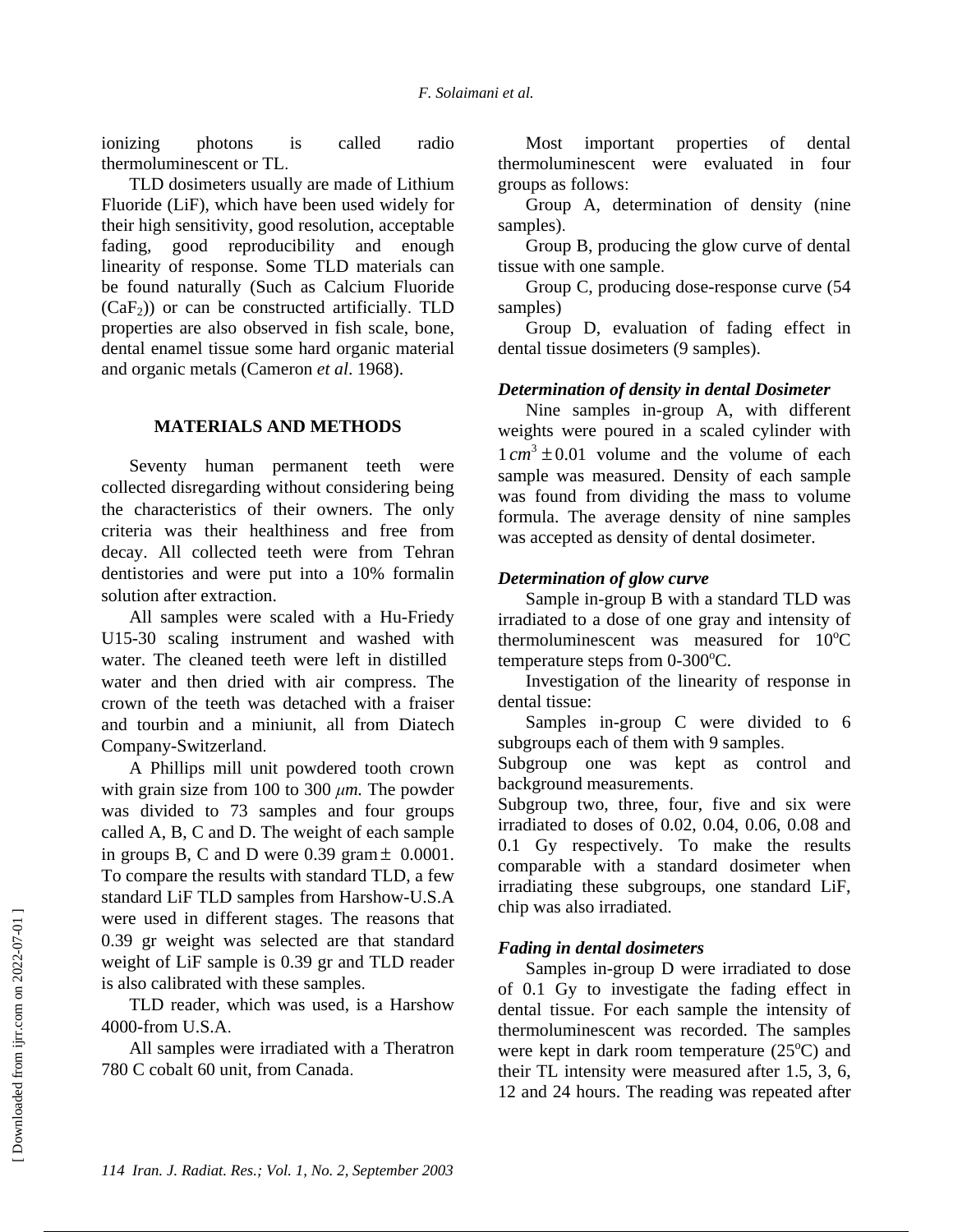5, 10, 15, 20, 25 and 30 days after irradiation. The reading of a standard LiF sample also was repeated with each dental sample to compare the TL intensity of dental tissue and LiF dosimeters.

#### **RESULTS**

1) Density of nine dental samples were found to be 1.586, 1.523, 1.650,1.553, 1.621, 1.621, 1.575, 1.570 and 1.532  $g/cm^3$  and their average was found to be 1.570  $g/cm^3$  while the density of LiF was  $1.612$   $g/cm^3$ .

2) Glow curve of dental powder in temperature between 0-300°C showed two specific peaks at  $140$  and  $250^{\circ}$ C. The intensity of TL in these peaks showed the capability of dental tissue as a TL dosimeter. (Makeever *et al.*1988) This intensity was found to be 73.5% of that of standard LiF TLD (figure 1).



**Figure 1.** Comparison of LIF and Teeth Intensity.

3) Dose response experiments showed that intensity versus dose is comparable with LiF and is linear in the range of 0.02 to 0.1 Gy. The correlation between these points for dental dosimeter is  $R^2 = 0.95$ , while this value for LiF is  $R^2 = 0.98$  (figure 2). In this research low doses were investigated but higher doses are also are measurable with this dosimeter.

4) Fading of lithium florid in this research was approximately estimated to be 5.2% per month; while in dental dosimeters this value was 14% per month (Figure 3).



**Figure 2.** Comparison of responses of dental dosimeter with LiF TLD dosimeter.



**Figure 3.** Comparison of Tl intensity with time for LiF and dental dosimeters.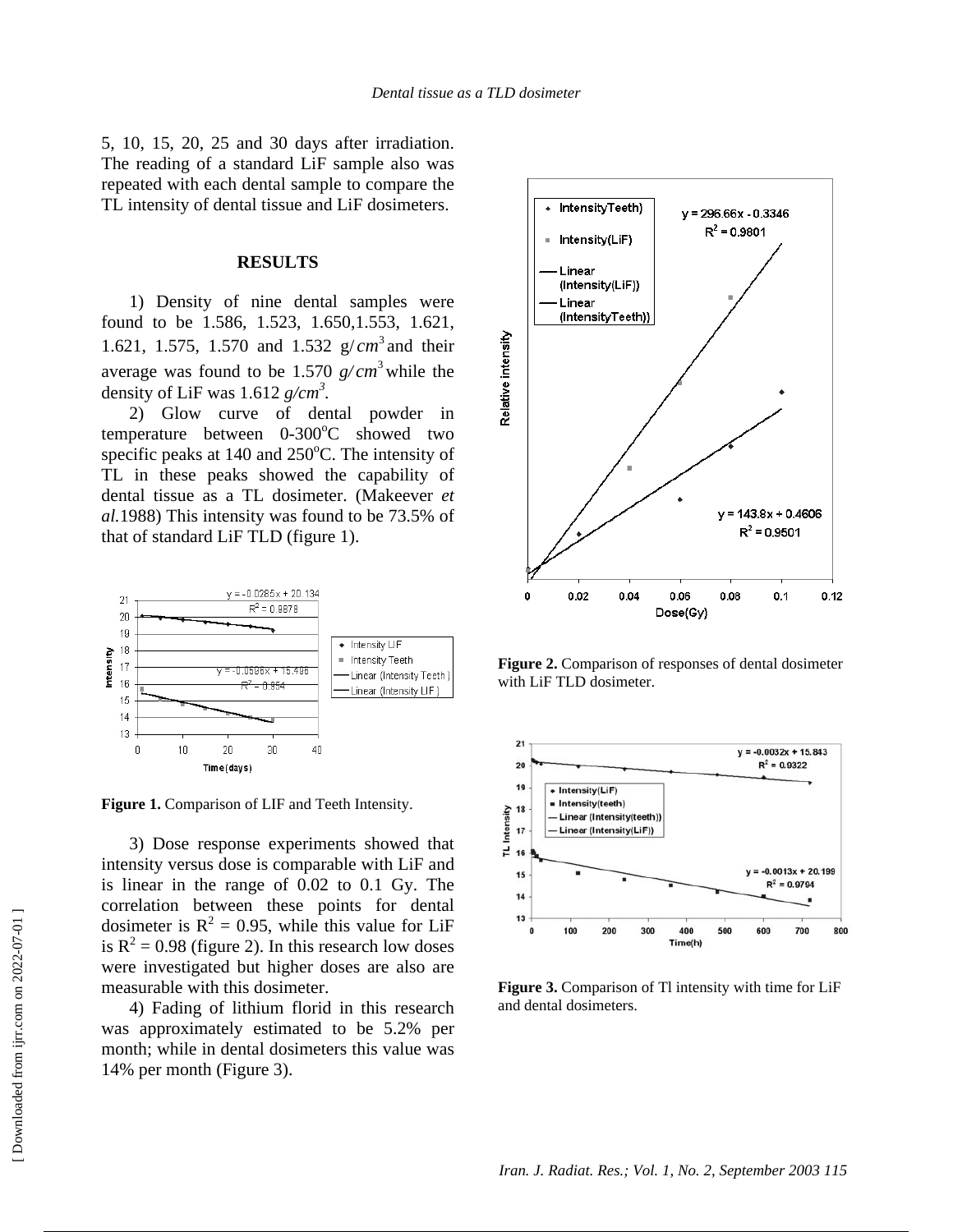#### **DISCUSSION**

According to our investigation, no new research has been done on thermoluminescent properties of dental tissue. These properties are mentioned only in a few references (Cameron *et al.* 1968).

The dosimeters are used to measure the dose for human body; therefore they should have similar behavior to the body tissues. One of the important factors is density. Density of soft tissue is very close to the density of water (1  $g/cm<sup>3</sup>$ ). The density of dental powder was found to be 1.57  $g/cm<sup>3</sup>$ , which is higher than that of water. The density of an unmilled tooth is even higher than its powder. For this reason, if one is to use the dental tissue as a widespread dosimeter, it is preferable to use the dental powder instead of a solid unmilled extracted tooth.

#### *Dental glow curve*

In each material, many phenomenons are effective on the thermoluminescence phenomena and each set of recombination centers and traps are function of temperature dependent in a special way.

For this reason, for each material, the glow curve is different and has different peaks in the specified temperatures.

As an example for pure LiF and in the range of 200-400°C, fifteen different peaks are visible. Each peak relates to specific phenomena of electron trapping.

The most important factors in the number of the peaks and their height are the empty positions in crystal lattice, impurity ions, density of the ions and distortions in the lattice. In other word, glow curve shows the possibility of electron escape from the traps due to temperature of that material.

In low temperature, this possibility is zero and the intensity of luminescent is also zero, therefore the numbers of charges in the traps are constant.

Escape of charge from trap will increase with temperature and luminescent intensity reaches to a peak. After each peak, the number of charges decreases and intensity also reach at zero. This explains that the freedom of charge carriers from traps is controlling the glowing curve, not the luminescent centers. The height of the tallest peak in glow curve in reality is the efficiency of that substance as a thermoluminescent dosimeter. In this research, efficiency of dental tissue was approximately 73% of the efficiency of standard LiF dosimeter. It needs more investigation to clarify whether is there any possibility to increase this efficiency with changing the ingredient or construct ion of dental tissue? Presence of Magnesium and Titanium as impurities in the LiF chip change the efficiency of this TLD dosimeter by 14% in compare with pure LiF. (Cameron *et al*. 1968, Horomitz 1984).

Linearity of response with dose:

In general, dose response curve in thermoluminescent dosimetry has two shapes, linear and sigmoid.

# *Sigmoid curve*

This curve appears in high dose range (e.g. in radiotherapy ranges) and has its own characteristics as follows: Normally it has a background; In low doses, there is a reduction in response, which is called effect of dose intensity and at least, there is a smooth region at very high doses.

## *The linear curve*

In this region, there is a direct relation between dose and its response, so that, it is possible to find dose with knowing the intensity or vice versa.

In the linear curve, normally no shoulder is observed.

The desirable dosimeter should have a linear response in a vast range. Some of the TLD dosimeter does not have such a behavior and should be calibrated before use.

The fact that both the dental dosimeter and LiF dosimeter have a decline in thermoluminescent property depends to a few factors Such as: Composition of dosimeter and